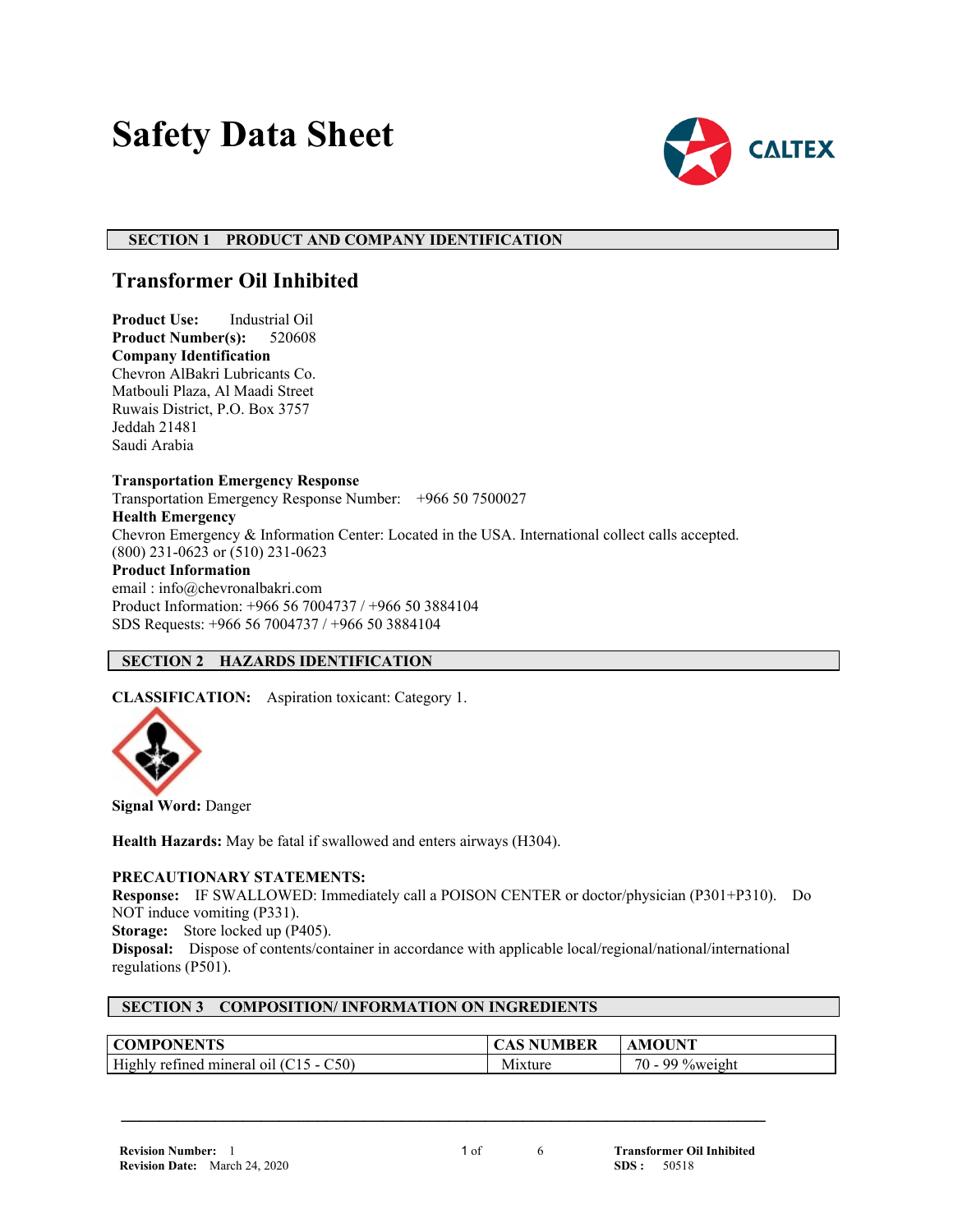## **SECTION 4 FIRST AID MEASURES**

**Eye:** No specific first aid measures are required. As a precaution, remove contact lenses, if worn, and flush eyes with water.

**Skin:** No specific first aid measures are required. As a precaution, remove clothing and shoes if contaminated. To remove the material from skin, use soap and water. Discard contaminated clothing and shoes or thoroughly clean before reuse.

**Ingestion:** If swallowed, get immediate medical attention. Do not induce vomiting. Never give anything by mouth to an unconscious person.

**Inhalation:** No specific first aid measures are required. If exposed to excessive levels of material in the air, move the exposed person to fresh air. Get medical attention if coughing or respiratory discomfort occurs.

**Note to Physicians:** Ingestion of this product or subsequent vomiting may result in aspiration of light hydrocarbon liquid, which may cause pneumonitis.

## **IMMEDIATE HEALTH EFFECTS**

**Eye:** Not expected to cause prolonged or significant eye irritation.

**Skin:** Contact with the skin is not expected to cause prolonged or significant irritation. Contact with the skin is not expected to cause an allergic skin response. Not expected to be harmful to internal organs if absorbed through the skin.

**Ingestion:** Highly toxic; may be fatal if swallowed. Because of its low viscosity, this material can directly enter the lungs, if swallowed, or if subsequently vomited. Once in the lungs it is very difficult to remove and can cause severe injury or death.

**Inhalation:** Not expected to be harmful if inhaled. Contains a petroleum-based mineral oil. May cause respiratory irritation or other pulmonary effects following prolonged or repeated inhalation of oil mist at airborne levels above the recommended mineral oil mist exposure limit. Symptoms of respiratory irritation may include coughing and difficulty breathing.

## **DELAYED OR OTHER HEALTH EFFECTS:** Not classified

## **SECTION 5 FIRE FIGHTING MEASURES**

**EXTINGUISHING MEDIA:** Use water fog, foam, dry chemical or carbon dioxide (CO2) to extinguish flames.

## **PROTECTION OF FIRE FIGHTERS:**

**Fire Fighting Instructions:** This material will burn although it is not easily ignited. See Section 7 for proper handling and storage. For fires involving this material, do not enter any enclosed or confined fire space without proper protective equipment, including self-contained breathing apparatus.

**Combustion Products:** Highly dependent on combustion conditions. A complex mixture of airborne solids, liquids, and gases including carbon monoxide, carbon dioxide, and unidentified organic compounds will be evolved when this material undergoes combustion. Combustion may form oxides of: Sulfur.

## **SECTION 6 ACCIDENTAL RELEASE MEASURES**

**Protective Measures:** Eliminate all sources of ignition in vicinity of spilled material.

**Spill Management:** Stop the source of the release if you can do it without risk. Contain release to prevent further contamination of soil, surface water or groundwater. Clean up spill as soon as possible, observing precautions in Exposure Controls/Personal Protection. Use appropriate techniques such as applying noncombustible absorbent materials or pumping. Where feasible and appropriate, remove contaminated soil. Place contaminated materials in disposable containers and dispose of in a manner consistent with applicable regulations. **Reporting:** Report spills to local authorities as appropriate or required.

## **SECTION 7 HANDLING AND STORAGE**

**General Handling Information:** Avoid contaminating soil or releasing this material into sewage and drainage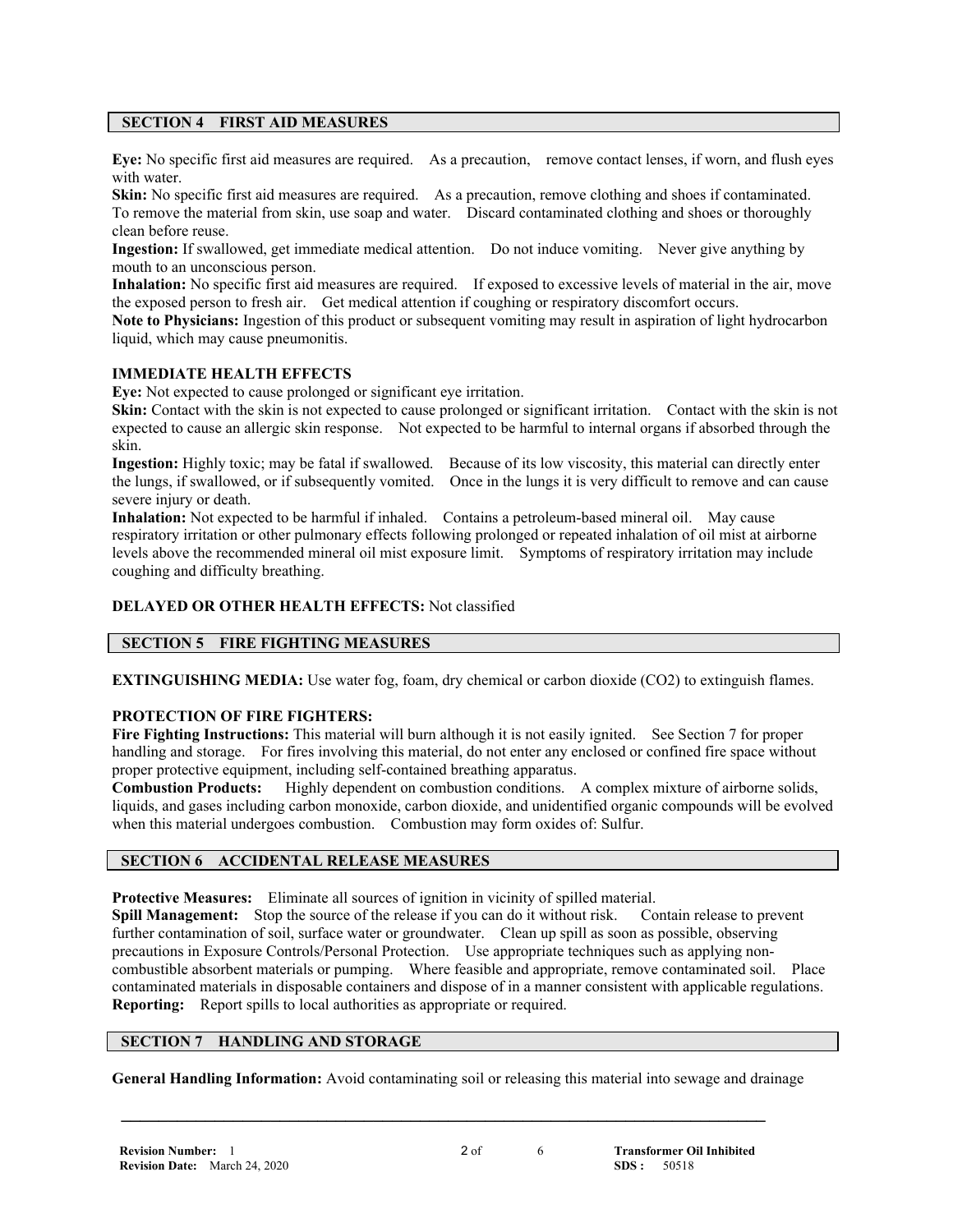systems and bodies of water.

**Precautionary Measures:** Do not taste or swallow. Wash thoroughly after handling.

**Static Hazard:** Electrostatic charge may accumulate and create a hazardous condition when handling this material. To minimize this hazard, bonding and grounding may be necessary but may not, by themselves, be sufficient. Review all operations which have the potential of generating and accumulating an electrostatic charge and/or a flammable atmosphere (including tank and container filling, splash filling, tank cleaning, sampling, gauging, switch loading, filtering, mixing, agitation, and vacuum truck operations) and use appropriate mitigating procedures. **Container Warnings:** Container is not designed to contain pressure. Do not use pressure to empty container or it may rupture with explosive force. Empty containers retain product residue (solid, liquid, and/or vapor) and can be dangerous. Do not pressurize, cut, weld, braze, solder, drill, grind, or expose such containers to heat, flame, sparks, static electricity, or other sources of ignition. They may explode and cause injury or death. Empty containers should be completely drained, properly closed, and promptly returned to a drum reconditioner or disposed of properly.

## **SECTION 8 EXPOSURE CONTROLS/PERSONAL PROTECTION**

## **GENERAL CONSIDERATIONS:**

Consider the potential hazards of this material (see Section 2), applicable exposure limits, job activities, and other substances in the work place when designing engineering controls and selecting personal protective equipment. If engineering controls or work practices are not adequate to prevent exposure to harmful levels of this material, the personal protective equipment listed below is recommended. The user should read and understand all instructions and limitations supplied with the equipment since protection is usually provided for a limited time or under certain circumstances.

## **ENGINEERING CONTROLS:**

Use in a well-ventilated area.

## **PERSONAL PROTECTIVE EQUIPMENT**

**Eye/Face Protection:** No special eye protection is normally required. Where splashing is possible, wear safety glasses with side shields as a good safety practice.

**Skin Protection:** No special protective clothing is normally required. Where splashing is possible, select protective clothing depending on operations conducted, physical requirements and other substances in the workplace. Suggested materials for protective gloves include: 4H (PE/EVAL), Nitrile Rubber, Silver Shield, Viton.

**Respiratory Protection:** No respiratory protection is normally required. If user operations generate an oil mist, determine if airborne concentrations are below the occupational exposure limit for mineral oil mist. If not, wear an approved respirator that provides adequate protection from the measured concentrations of this material. For airpurifying respirators use a particulate cartridge.

Use a positive pressure air-supplying respirator in circumstances where air-purifying respirators may not provide adequate protection.

## **Occupational Exposure Limits:**

| <b>Component</b>                            | Country/<br>Agency | Form  | TWA              | <b>STEL</b>       | Ceiling | <b>Notation</b> |
|---------------------------------------------|--------------------|-------|------------------|-------------------|---------|-----------------|
| Highly refined mineral oil<br>$(C15 - C50)$ | <b>ACGIH</b>       | $- -$ | $5 \text{ mg/m}$ | $10 \text{ mg/m}$ | $- -$   | $- -$           |

Consult local authorities for appropriate values.

## **SECTION 9 PHYSICAL AND CHEMICAL PROPERTIES**

#### **Attention: the data below are typical values and do not constitute a specification.**

**Color:** Colorless to yellow **Physical State:** Liquid **Odor:** Petroleum odor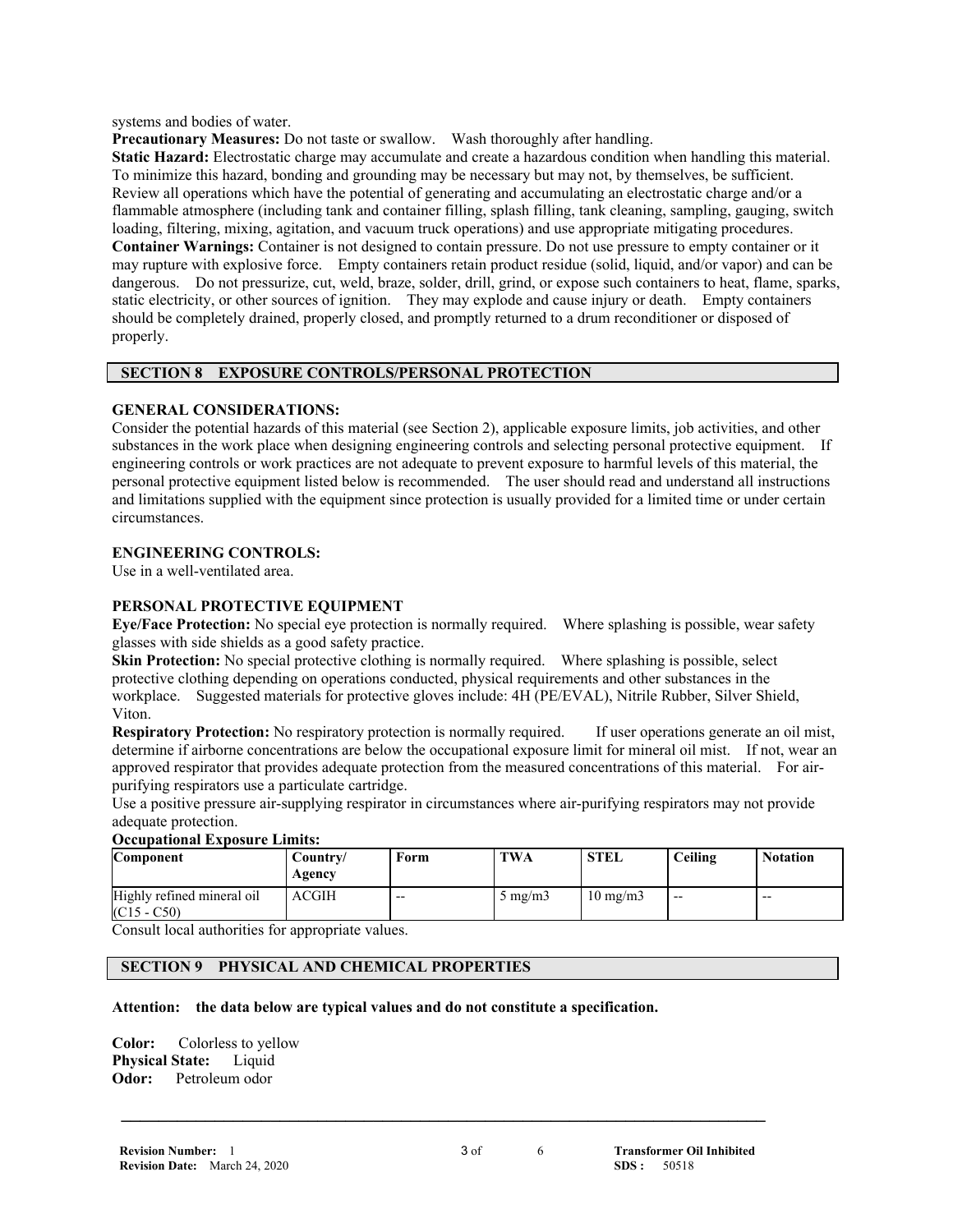**Odor Threshold:** No data available **pH:** Not Applicable **Vapor Pressure:** No data available **Vapor Density (Air = 1):** No data available **Boiling Point:** No data available **Solubility:** Soluble in hydrocarbons; insoluble in water **Freezing Point:** Not Applicable **Melting Point:** No data available **Density:** 0.868 kg/l @ 20°C (68°F) (Typical) **Viscosity:** 10.25 mm2/s @ 40°C (104°F) (Typical) **Evaporation Rate:** No data available **Octanol/Water Partition Coefficient:** No data available

#### **FLAMMABLE PROPERTIES:**

**Flashpoint:** (Pensky-Martens Closed Cup) 135 °C (275 °F) (Minimum) **Autoignition:** No data available **Flammability (Explosive) Limits (% by volume in air):** Lower: No data available Upper: No data available

## **SECTION 10 STABILITY AND REACTIVITY**

**Reactivity:** May react with strong acids or strong oxidizing agents, such as chlorates, nitrates, peroxides, etc. **Chemical Stability:** This material is considered stable under normal ambient and anticipated storage and handling conditions of temperature and pressure. **Incompatibility With Other Materials:** Not applicable Hazardous Decomposition Products: None known (None expected) **Hazardous Polymerization:** Hazardous polymerization will not occur.

## **SECTION 11 TOXICOLOGICAL INFORMATION**

**Eye Irritation:** The eye irritation hazard is based on evaluation of data for product components.

**Acute Dermal Toxicity:** The acute dermal toxicity hazard is based on evaluation of data for product components. **Skin Irritation:** The skin irritation hazard is based on evaluation of data for product components. **Skin Sensitization:** The skin sensitization hazard is based on evaluation of data for product components.

**Acute Oral Toxicity:** The acute oral toxicity hazard is based on evaluation of data for product components.

**Acute Inhalation Toxicity:** The acute inhalation toxicity hazard is based on evaluation of data for product components.

**Acute Toxicity Estimate:** Not Determined

## **ADDITIONAL TOXICOLOGY INFORMATION:**

This product contains petroleum base oils which may be refined by various processes including severe solvent extraction, severe hydrocracking, or severe hydrotreating. None of the oils requires a cancer warning under the OSHA Hazard Communication Standard (29 CFR 1910.1200). These oils have not been listed in the National Toxicology Program (NTP) Annual Report nor have they been classified by the International Agency for Research on Cancer (IARC) as; carcinogenic to humans (Group 1), probably carcinogenic to humans (Group 2A), or possibly carcinogenic to humans (Group 2B).

 These oils have not been classified by the American Conference of Governmental Industrial Hygienists (ACGIH) as: confirmed human carcinogen (A1), suspected human carcinogen (A2), or confirmed animal carcinogen with unknown relevance to humans (A3).

## **SECTION 12 ECOLOGICAL INFORMATION**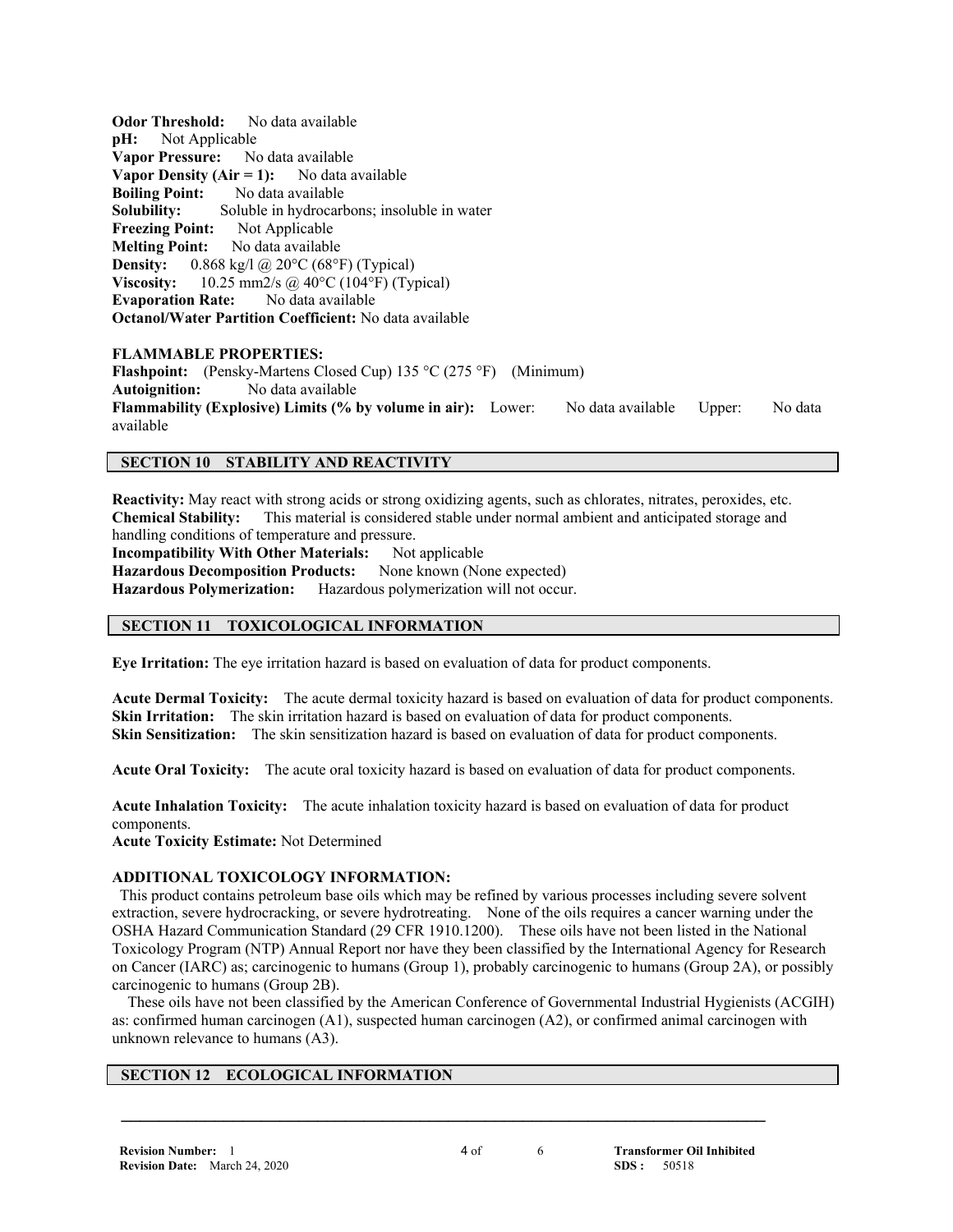## **ECOTOXICITY**

This material is not expected to be harmful to aquatic organisms. The product has not been tested. The statement has been derived from the properties of the individual components.

## **MOBILITY**

No data available.

## **PERSISTENCE AND DEGRADABILITY**

This material is not expected to be readily biodegradable. The product has not been tested. The statement has been derived from the properties of the individual components.

## **POTENTIAL TO BIOACCUMULATE**

Bioconcentration Factor: No data available. Octanol/Water Partition Coefficient: No data available

## **SECTION 13 DISPOSAL CONSIDERATIONS**

Use material for its intended purpose or recycle if possible. Oil collection services are available for used oil recycling or disposal. Place contaminated materials in containers and dispose of in a manner consistent with applicable regulations. Contact your sales representative or local environmental or health authorities for approved disposal or recycling methods.

## **SECTION 14 TRANSPORT INFORMATION**

The description shown may not apply to all shipping situations. Consult 49CFR, or appropriate Dangerous Goods Regulations, for additional description requirements (e.g., technical name) and mode-specific or quantity-specific shipping requirements.

**UN Shipping Description:** NOT REGULATED AS DANGEROUS GOODS FOR TRANSPORT UNDER THE UNITED NATIONS MODEL REGULATIONS/RECOMMENDATIONS

**IMO/IMDG Shipping Description:** NOT REGULATED AS DANGEROUS GOODS FOR TRANSPORT UNDER THE IMDG CODE

**ICAO/IATA Shipping Description:** NOT REGULATED AS DANGEROUS GOODS FOR TRANSPORT UNDER ICAO

**Transport in bulk according to Annex II of MARPOL 73/78 and the IBC code:** Not applicable

## **SECTION 15 REGULATORY INFORMATION**

## **REGULATORY LISTS SEARCHED:**

 01-1=IARC Group 1 01-2A=IARC Group 2A 01-2B=IARC Group 2B

No components of this material were found on the regulatory lists above.

## **CHEMICAL INVENTORIES:**

All components comply with the following chemical inventory requirements: AICS (Australia), DSL (Canada), EINECS (European Union), ENCS (Japan), IECSC (China), KECI (Korea), NZIoC (New Zealand), PICCS (Philippines), TCSI (Taiwan), TSCA (United States).